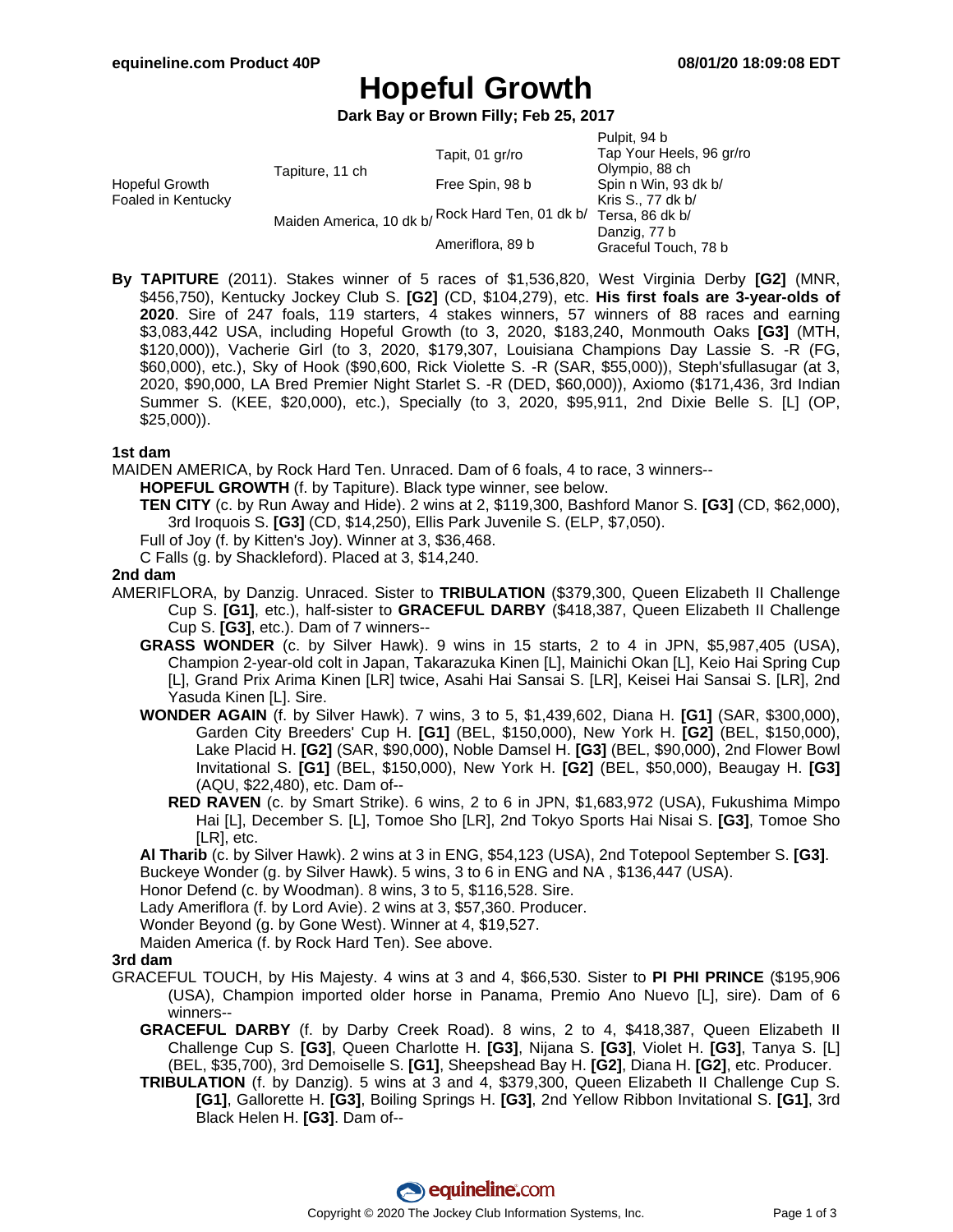# **Hopeful Growth**

## **Dark Bay or Brown Filly; Feb 25, 2017**

- **BOLD HAWK** (g. by Silver Hawk). 3 wins at 3, \$364,826, Hawthorne Derby **[G3]** (HAW, \$141,000), 2nd Red Smith H. **[G2]** (AQU, \$30,000), 3rd Hollywood Derby **[G1]** (HOL, \$60,000), Red Smith H. **[G2]** (AQU, \$15,000), Bowling Green H. **[G2]** (BEL, \$15,000), etc.
- **COSHOCTON** (c. by Silver Hawk). Winner at 2 and 3 in ENG, \$45,410 (USA), Letheby & Christopher Predominate S. [L], 2nd Tom McGee Autumn S. [L].
- Mizna (f. by =Dubai Millennium (GB)). Unraced. Dam of--
	- **=DECIPHER (JPN)** (c. by =Deep Impact (JPN)). 9 wins, 3 to 7 in JPN, \$3,823,126 (USA), Sapporo Kinen **[G2]**, American Jockey Club Cup **[G2]**, Epsom Cup **[G3]**, Chunichi Shimbun Hai **[G3]**, 2nd Mainichi Okan **[G2]**, etc.
	- **=Admire Taishi (JPN)** (c. by \$Singspiel (IRE)). 5 wins, 3 to 8 in JPN, \$2,086,038 (USA), 2nd Chunichi Shimbun Hai **[G3]**, Asahi Challenge Cup **[G3]**, Nikkan Sports Sho Nakayama Kimpai **[G3]**, Niigata Daishoten **[G3]**, Fukushima Kinen **[G3]**, etc.
- Storm Touch (g. by Storm Bird). 4 wins, 3 to 8, \$131,330. Set ncr at Aiken, 2 1/4 miles in 4:34.00.
- Full Current (c. by Little Current). 3 wins at 3, \$73,580.
- Graceful One (c. by Nijinsky II). 2 wins at 3, \$48,645.
- Ana Botafogo (f. by Danzig). 2 wins in 3 starts at 2 in BRZ. Producer.
- Graceful Creek (f. by Darby Creek Road). Placed at 3, \$8,620. Dam of--
	- **STALCREEK** (f. by Stalwart). 5 wins, 2 to 4, \$372,800, La Canada S. **[G2]**, Linda Vista Breeders' Cup H. **[G3]**, Sandy Blue H. -R (DMR, \$29,100), 2nd Santa Anita Oaks **[G1]**, 3rd Santa Margarita Invitational H. **[G1]**, etc. Producer.
	- **GRACEFUL CAT** (f. by Forest Wildcat). 3 wins at 3, \$145,220, Washington Breeders' Cup Oaks [L] (EMD, \$55,000), Irish Day H. (EMD, \$22,000), 2nd Emerald Breeders' Cup Distaff H. [L] (EMD, \$20,000), Belle Roberts H. (EMD, \$12,000), 3rd King County H. (EMD, \$6,000). Producer.
	- Ashcreek (f. by Stalwart). Winner at 3, \$61,530. Dam of--
		- **La Tee** (f. by Broken Vow). 3 wins at 3 and 4, \$191,581, 2nd Senator Ken Maddy H. **[G3]** (OSA, \$22,320), CERF H. -R (DMR, \$15,970), Redondo Beach S. -R (HOL, \$15,655), 3rd Rancho Bernardo H. **[G3]** (DMR, \$24,000), Wilshire H. **[G3]** (HOL, \$13,296), etc.
	- Mask de Naskra (f. by Star de Naskra). Unplaced. Dam of--
		- Masquerade Star (f. by Stalwart). Placed in 2 starts at 2, \$6,960. Dam of--
			- **A P IS LOOSE** (g. by Monarchos). 13 wins, 3 to 8, placed at 9, 2020, \$499,553, Blair's Cove S. -R (CBY, \$36,000), 3rd Shakopee Juvenile S. (CBY, \$11,000), Northern Lights Futurity -R (CBY, \$7,500), Wally's Choice Minnesota Classic Championship S. -R (CBY, \$6,600).
			- **HUNTER'S TIGER PAW** (f. by Military). 4 wins in 7 starts at 3, \$110,308(USA), Minnesota Oaks -R (CBY, \$36,000).
			- **Mack's Monarch** (g. by Wavering Monarch). 10 wins, 3 to 7, \$175,237(USA), 2nd Minnesota Derby -R (CBY, \$12,000), Minnesota Classic Championship S. -R (CBY, \$8,000), 3rd Minnesota Classic Championship S. -R (CBY, \$4,950).
			- **Mack's Tiger Paw** (g. by Military). 5 wins, 3 to 6, \$84,222(USA), 2nd Blair's Cove S. -R (CBY, \$9,500). Set ncr at Canterbury Park, 1 mile 70 yards in 1:38.66.
			- **Masqued Monarch** (f. by Wavering Monarch). 3 wins at 2 and 3, \$61,622, 3rd Northern Lights Debutante S. -R (CBY, \$6,248).
- Ameriflora (f. by Danzig). See above.
- Graceful Jody (f. by Vice Regent). Unraced. Dam of--
	- Jody Dear (f. by Woodman). Winner at 2, \$55,740. Dam of--
		- =Mighty Collar (JPN) (f. by =Tony Bin (IRE)). 5 wins, 3 to 5 in JPN, \$938,872 (USA). Dam of-- **=Bright Idea (JPN)** (c. by =Gold Allure (JPN)). 5 wins, 3 to 6 in JPN, \$989,741 (USA), 2nd Fukushima Minyu Cup [L].

### **4th dam**

- PI PHI GAL, by Raise a Native. 2 wins in 4 starts at 3, \$10,300. Half-sister to **MEHMET** (\$718,015, Monmouth H.**-G1**, etc., sire), **MISS SWAPSCO** (\$106,229, Twilight Tear H., etc.), **Lucky Lord** (\$143,932, 2nd Native Dancer H.). Dam of 3 winners, including--
	- **PI PHI PRINCE** (c. by His Majesty). 11 wins, 3 to 7 in NA and PAN, \$195,906 (USA), Champion imported older horse in Panama, Premio Ano Nuevo [L]. Sire.
	- Graceful Touch (f. by His Majesty). See above.
	- Patient Saint (f. by Darby Creek Road). Unplaced.